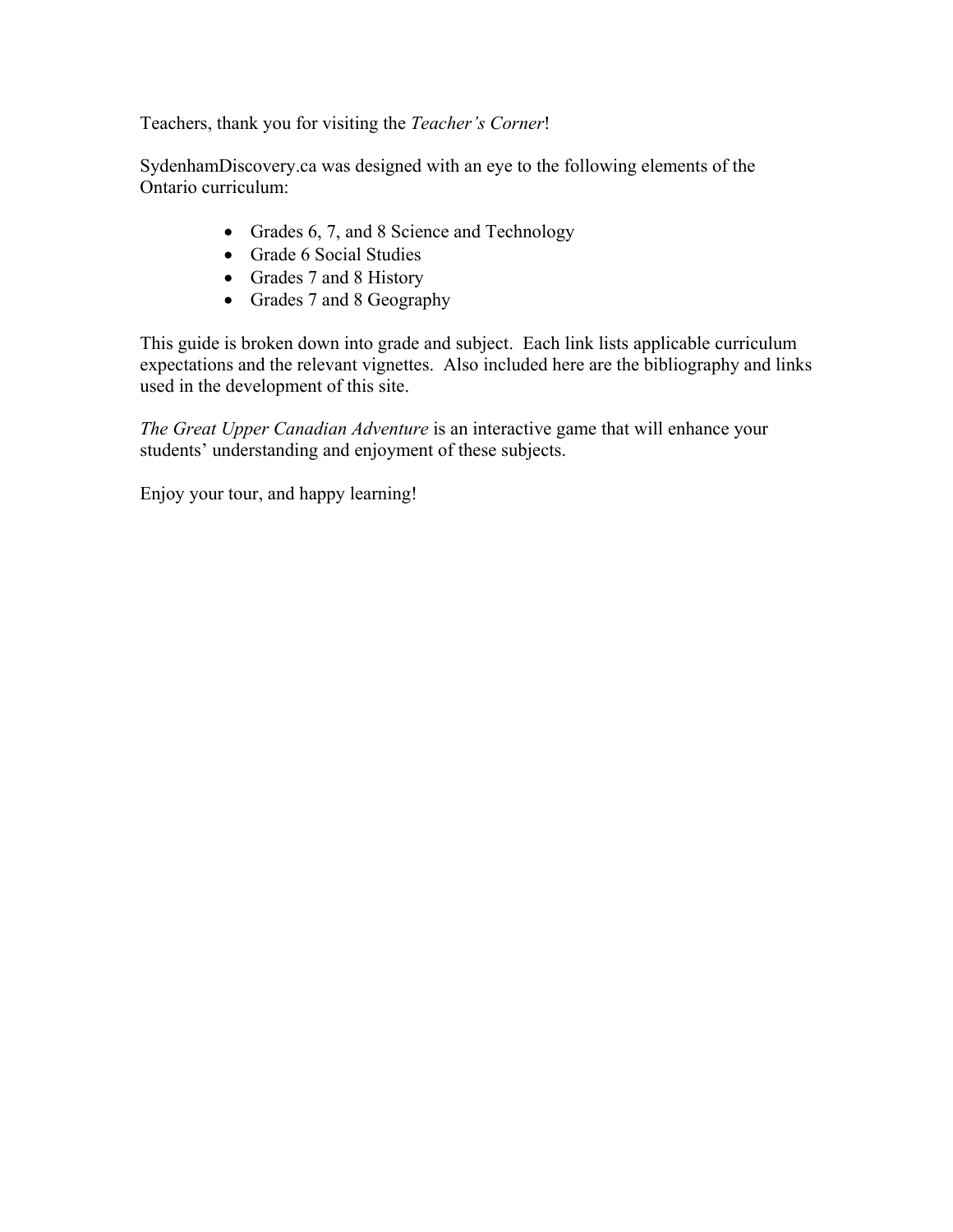**GRADE 6 SOCIAL STUDIES**

# *Heritage and Citizenship: Grade 6 – Aboriginal Peoples and European Explorers*

#### APPLICABLE EXPECTATIONS

# **By the end of Grade 6, students will:**

- demonstrate an understanding of the theories related to the origin of the Aboriginal peoples (e.g. migration and settlement);
- describe the relationship between Aboriginal peoples and their environment (e.g., with respect to food, shelter, cultural practices);
- describe how the Iroquoian nation contributed to the development of Canada
- identify early explorers (e.g., Viking, French, English) who established settlements in Canada and explain the reasons for their exploration, resulting in the establishment of the Hudson's Bay Company);
- identify some of the consequences of Aboriginal and European interactions
- describe the challenges of present-day explorers and compare them to the challenges of early explorers

## **The following vignettes address these expectations:**

 *The Alvinston Maple Sugar Festival The Ancient Peoples of the Sydenham River To Stake a Claim The Changing Landscape* 

## *Canada and World Connections: Grade 6 – Canada and its Trading Partners*

#### APPLICABLE EXPECTATIONS

## **By the end of Grade 6, students will:**

- identify products that Canada imports and exports
- identify the countries to which Canada exports goods
- identify Canada's connections to the United States through trade, immigration, culture, technology, tourism, history, and geography

## **The following vignettes address these expectations:**

 *Amazing Maize Tobacco Farming Capt. Steinhoff and Shipbuilding in Wallaceburg Strathroy Furniture Something's Fishy World War Two and the Home Front Black Gold! The Beginnings of the Oil Industry*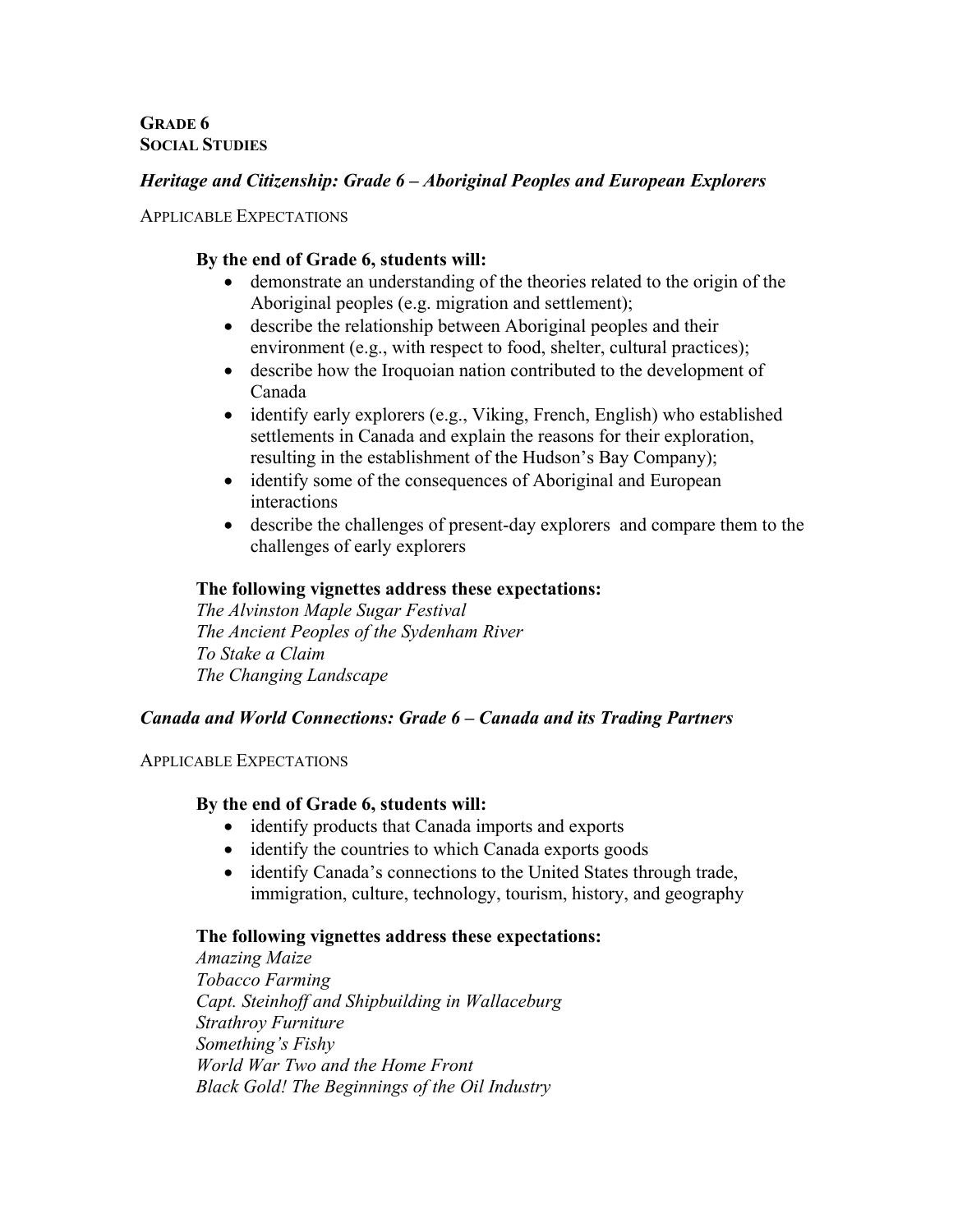# *Life Systems: Grade 6 – Diversity of Living Things*

APPLICABLE EXPECTATIONS:

## **By the end of Grade 6, students will:**

- explain why formal classification systems are usually based on structural characteristics (e.g., type of skeleton, circulatory system, reproductive system) rather than on physical appearance or behavioural characteristics
- identify and describe the characteristics of vertebrates, and use these characteristics to classify vertebrates as mammals, birds, amphibians, reptiles, and fish (the five main classes)
- identify and describe the characteristics of invertebrates, and classify invertebrates into phyla (e.g., sponges, worms, mollusks, arthropods)
- identify various kinds of plant or animal organisms in a given plot using commercially produced biological or classification keys (e.g. organisms observed in a pond study, in the school yard, in wildlife centres)
- describe specific characteristics or adaptations that enable each group of vertebrates to live in its particular habitat (e.g. fish in water), and explain the importance of maintaining that habitat for the survival of the species
- explain how fossils provide evidence of changes in animals over geological time

## **The following vignettes address these expectations:**

 *The American Badger Birds of Prey Secretive Creatures of the Sydenham The Eastern Spiny Softshell Turtle Something's Fishy The Sydenham Has a Lot of "Mussel!" River Bottom Critters Rare Trees of the Sydenham River The Drooping Trillium Carolinian Canada*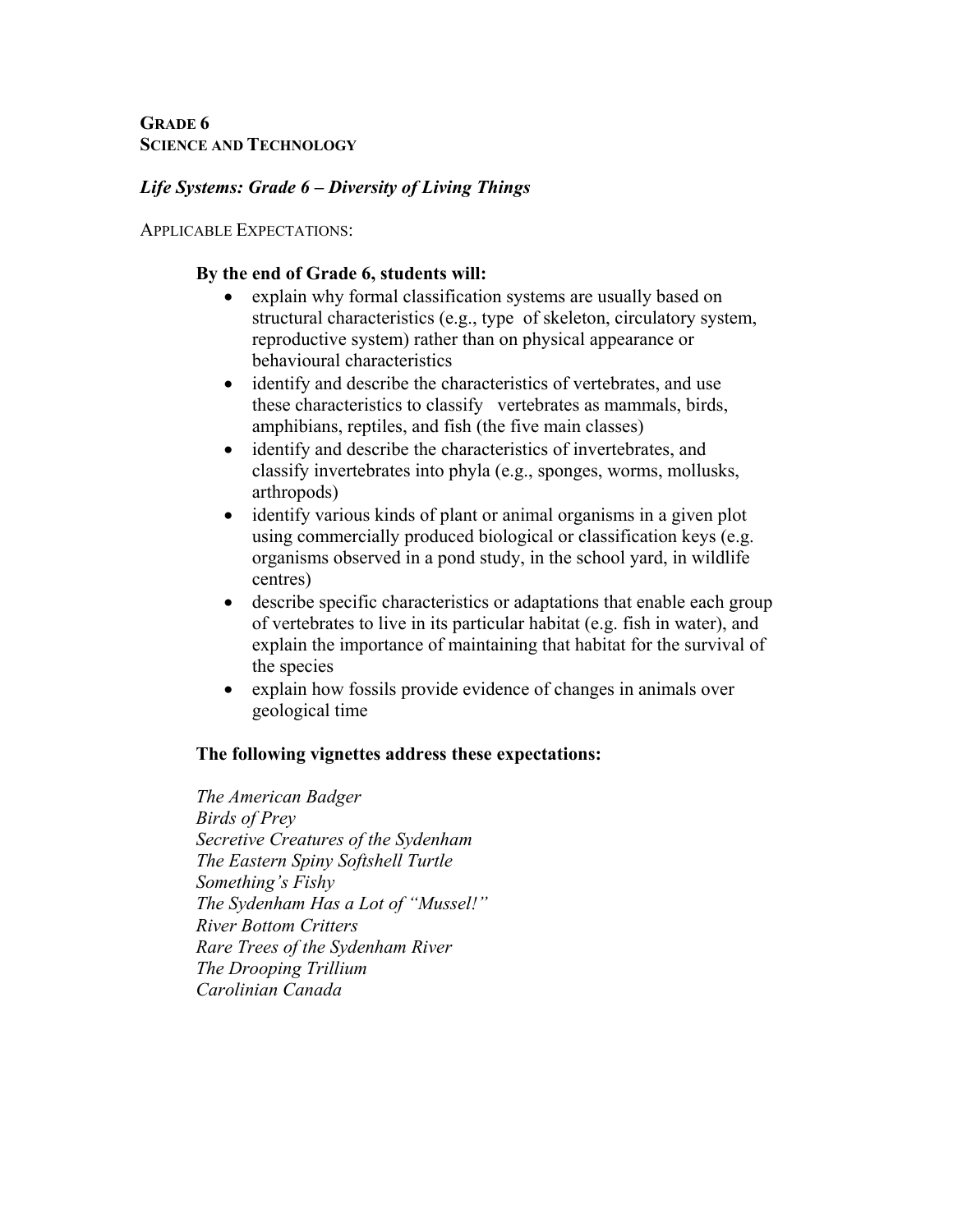# **GRADE 7 HISTORY**

## *British North America*

### APPLICABLE EXPECTATIONS

## **By the end of Grade 7, students will:**

- describe the origin and development of English settlement in Canada in the late eighteenth century;
- demonstrate an understanding of the strategies used by early settlers to adapt to the challenges of their new land;
- demonstrate an understanding of the significance of the War of 1812 for Canadian/American relations.
- demonstrate an understanding of the reasons for the early settlement of English Canada (e.g., the American Revolution);
- describe the different groups of people (e.g., Black Loyalists, slaves, indentured servants, Aboriginal Loyalists, Maritime Loyalists) who took part in the Loyalists' migration and identify their areas of settlement;
- explain Canada's involvement in the "underground railway";
- demonstrate an understanding of life in English Canada (e.g., early pioneer experiences, family life, economic and social life, growth and development of early institutions, transportation, and emergence of towns);
- describe the major causes and personalities of the War of 812;
- describe the impact of the War of 1812 on the development of Canada (e.g., the building of fortifications, the Rideau Canal, and Kingston Road; movement of the capital to Bytown [Ottawa]);
- identify the achievements and contributions of Sir John Graves Simcoe.
- trace the historical development of their own community

## **The following vignettes address these expectations:**

*The Alvinston Maple Syrup Festival Slavery and the Sydenham River The Oldest Church in Middlesex County Settlement on the Sydenham To Stake a Claim Americans Invade* 

# *Conflict and Change*

## APPLICABLE EXPECTATIONS

## **By the end of Grade 7, students will:**

• demonstrate an understanding of the nature of change and conflict, methods of creating change, and methods of resolving conflicts;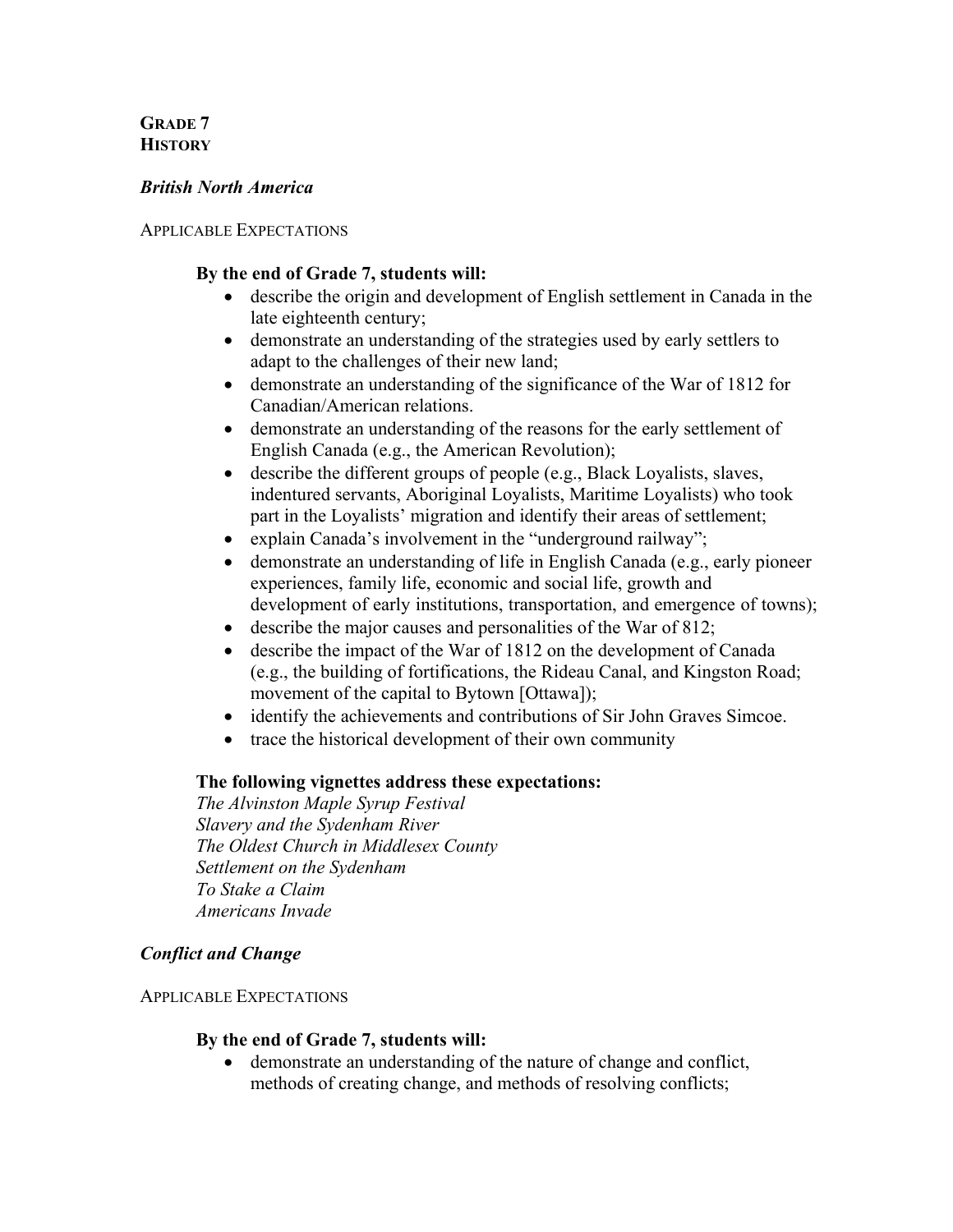- describe the causes, personalities, and results of the rebellions of 1837 in Upper and Lower Canada;
- evaluate the social, economic, political, and legal changes that occurred as a result of the rebellions;
- demonstrate an understanding of the nature of change and conflict, identify types of conflict
- demonstrate an awareness of the major sources of conflict that led to the rebellions of 1837 in Upper and Lower Canada (e.g., land, transportation, government, culture);
- describe the role of key personalities (e.g., MacKenzie, Papineau, Baldwin) involved in the rebellions and the methods they used to bring about change;
- describe the rebellions of 1837 in Upper and Lower Canada and their impact on ordinary people;
- explain the major political change that resulted from the rebellions and their impact on the Canadas

# **The following vignettes address these expectations:**

*The Family Compact and Strife in Upper Canada World War Two and the Home Front The Changing Landscape Americans Invade The One Room School House*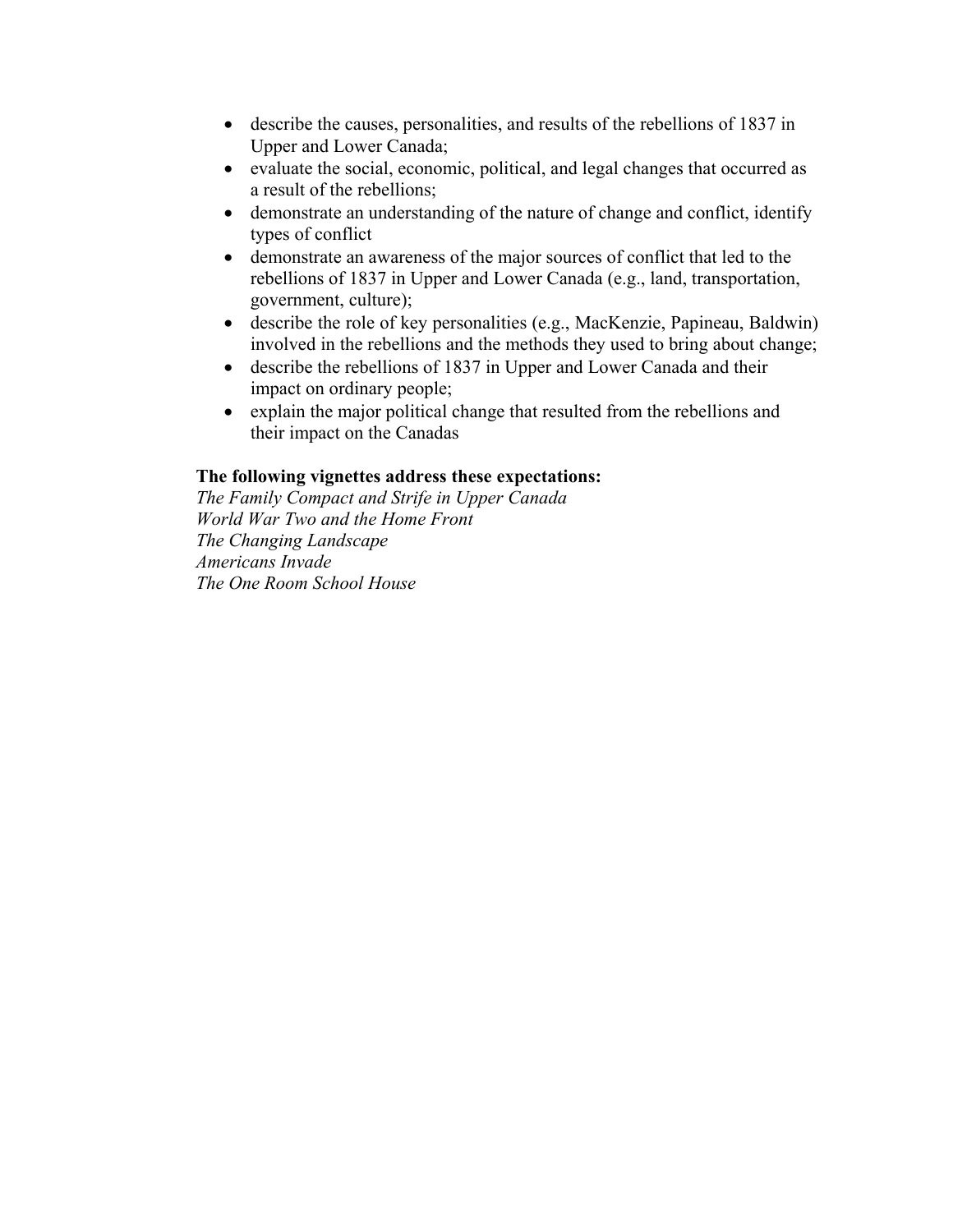**GRADE 7 GEOGRAPHY**

# *The Themes of Geographic Inquiry*

### APPLICABLE EXPECTATIONS

## **By the end of Grade 7, students will:**

- identify themes that geographers use to organize their inquiries: location/place, environment, region, interaction, and movement;
- demonstrate an understanding of the place/location theme (i.e., a "place" is defined by unique physical and human characteristics; "location" means where a place is and where it is relative to other places);
- demonstrate an understanding of the environment theme (e.g., in the system of non-living and living elements, people are part of the living elements);
- demonstrate an understanding of the region theme (i.e., a region is a part of the earth's surface that has similar characteristics; the concept of "region" helps to simplify complex ideas);
- demonstrate an understanding of the interaction theme (e.g. the environment provides opportunities and challenges; people change the environment as they use it);
- demonstrate an understanding of the movement theme (e.g. the flow of people, goods, and information and the factors that affect this flow).
- communicate an understanding that various individuals and groups have different opinions on environmental issues (e.g., interactions: loggers, versus wilderness conservationists):
- identify and describe regions where natural hazards exist (e.g., region: regions with earthquake activity, or with tornadoes)

## **The following vignettes address these expectations:**

*Woo! Woo! All Aboard! Capt. Steinhoff and Shipbuilding in Wallaceburg Onthaal aan Canada! Groundwater; isn't it grand? The Sydenham Has a Lot of "Mussel!" Big Wheels, Keep on Turning Vanishing Tall Grass Prairies Boa Vinda a Canada When Waters Run High… To Stake a Claim A.W. Campbell Conservation Area The McKeough Floodplain River Bottom Critters Nature's Highway The Great Enniskillen Swamp*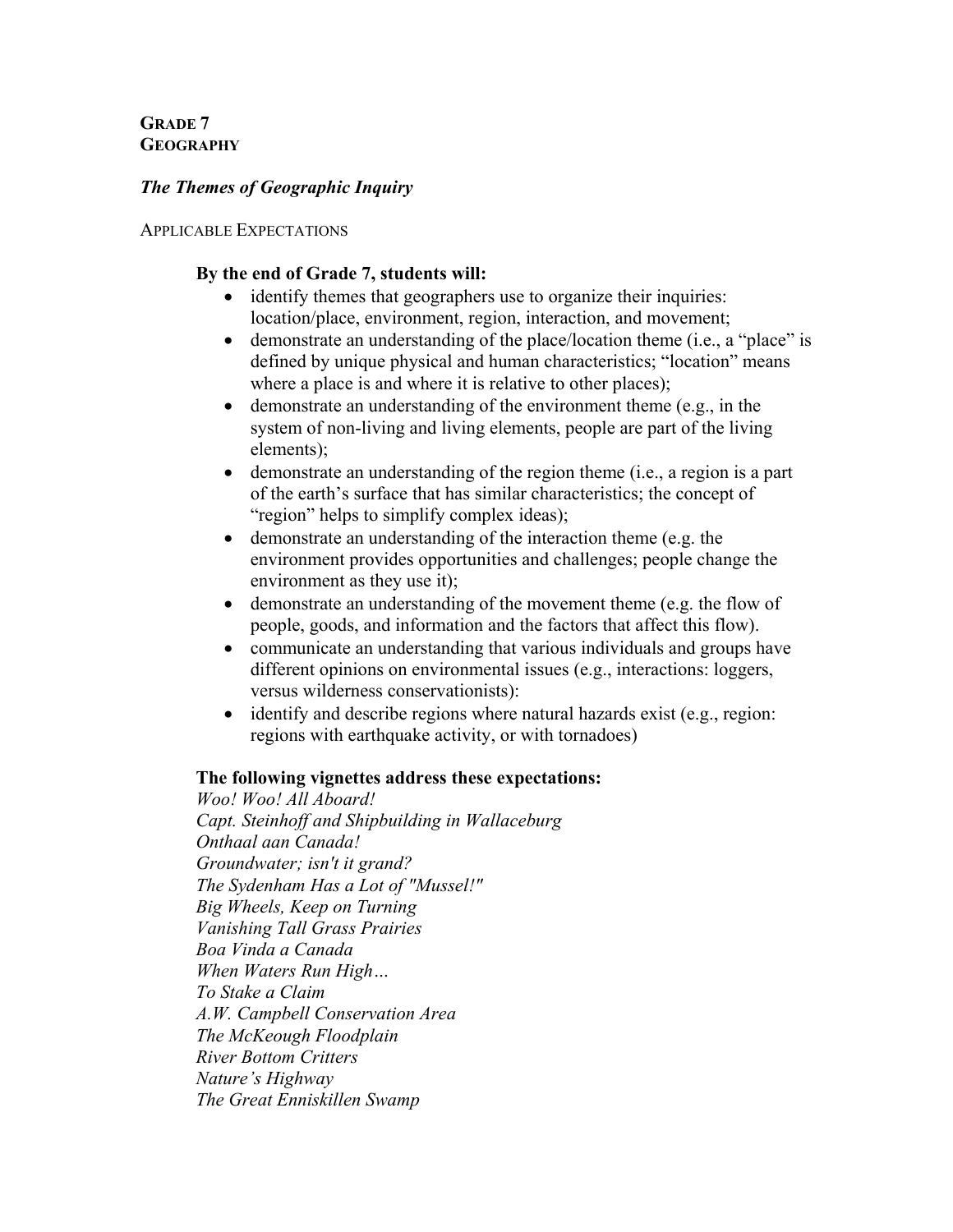## *Patterns in Physical Geography*

#### APPLICABLE EXPECTATIONS

### **By the end of Grade 7, students will:**

- identify and explain how land forms are used to delineate regions;
- identify and describe world land-form patterns (e.g., location of fold mountains along the west coast of North and South America);
- identify and describe world climate patterns;
- demonstrate an understanding that climate patterns result from the interaction of several factors; latitude, altitude, global wind systems, air masses, proximity to large bodies of water, ocean currents);
- identify, through investigation, the effects of natural phenomena (e.g., tornadoes, earthquakes, hurricanes) on people and the environment;
- demonstrate an understanding that natural vegetation patterns result from the interaction of several factors; temperature, precipitation, soil types, competition for available nutrients;
- describe the correlation between physical patterns and types of crops
- investigate and describe how specialized forms of agriculture (e.g., sheep, beef, dairy farming) relate to world patterns of land-forms, climate, and vegetation

#### **The following vignettes address these expectations:**

*Amazing Maize Tobacco Farming Capt. Steinhoff and Shipbuilding in Wallaceburg Glaciers, Dirt, and the Sydenham River Groundwater; isn't it grand? The Alvinston Maple Syrup Festival Vanishing Tall Grass Prairies Settlement on the Sydenham When Waters Run High… A.W. Campbell Conservation Area The McKeough Floodplain Nature's Highway The Changing Landscape The Great Enniskillen Swamp Rocky Teapots Black Gold! The Beginnings of the Oil Industry* 

#### *Natural Resources*

#### APPLICABLE EXPECTATIONS

## **By the end of Grade 7, students will:**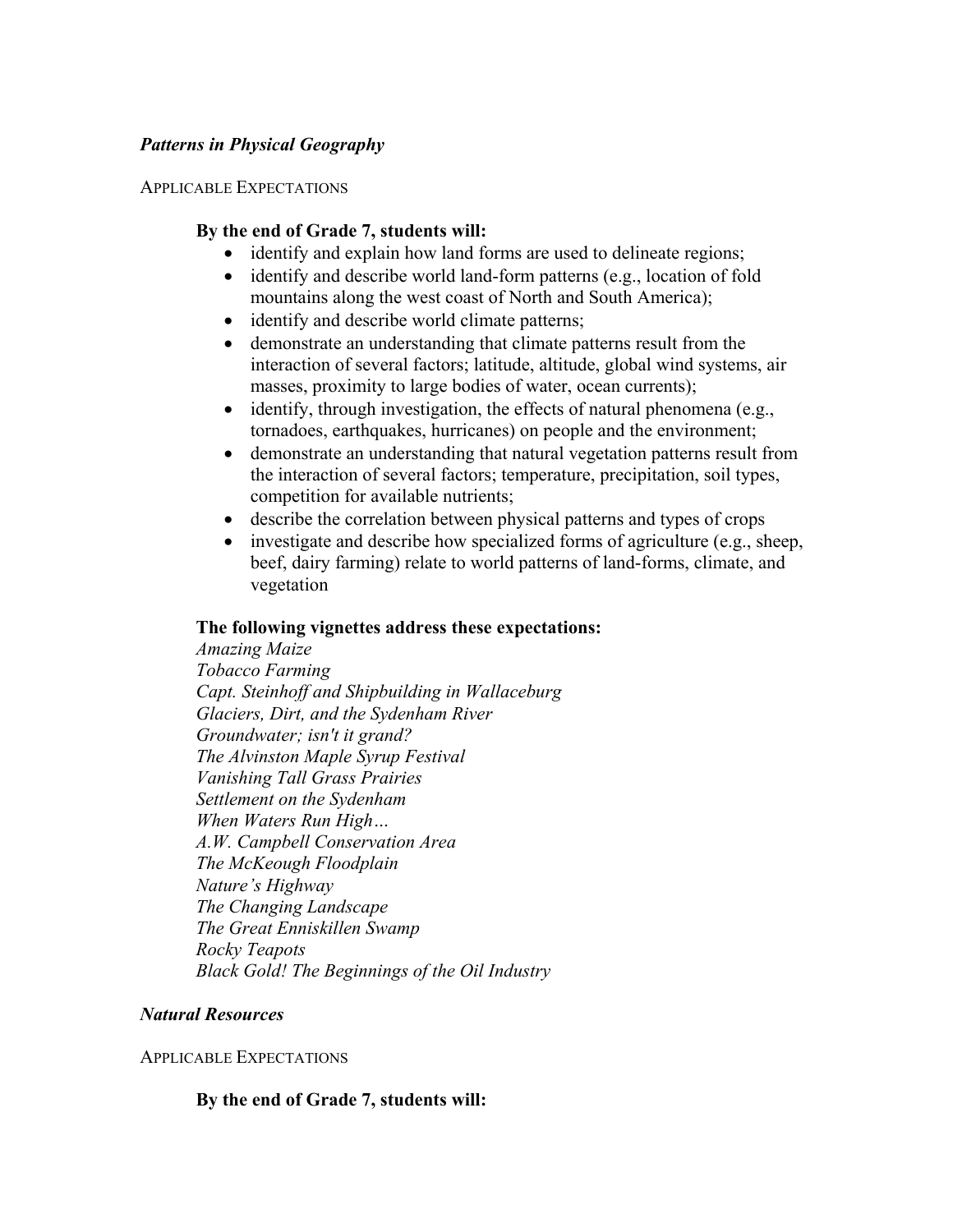- demonstrate an understanding that people use renewable, non-renewable, and flow resources in a variety of ways to meet their needs;
- demonstrate an understanding of how technology has affected natural resources
- describe the influence of natural resources on any country (e.g., the development of the fishing industry along Canada's coasts).
- produce a report on the factors that affect the availability of natural resources in the future;
- present and defend a point of view on how a resource should be used.

### **The following vignettes address these expectations:**

*Species at Risk Rare Trees of the Sydenham River The American Badger Glaciers, Dirt, and the Sydenham River Birds of Prey Groundwater; isn't it grand? Lager, Ale and Mathew Bixel The Alvinston Maple Syrup Festival Bounce on a Bog Something's Fishy Settlement on the Sydenham A.W. Campbell Conservation Area Carolinian Canada River Bottom Critters Nature's Highway The Changing Landscape Black Gold! The Beginnings of the Oil Industry*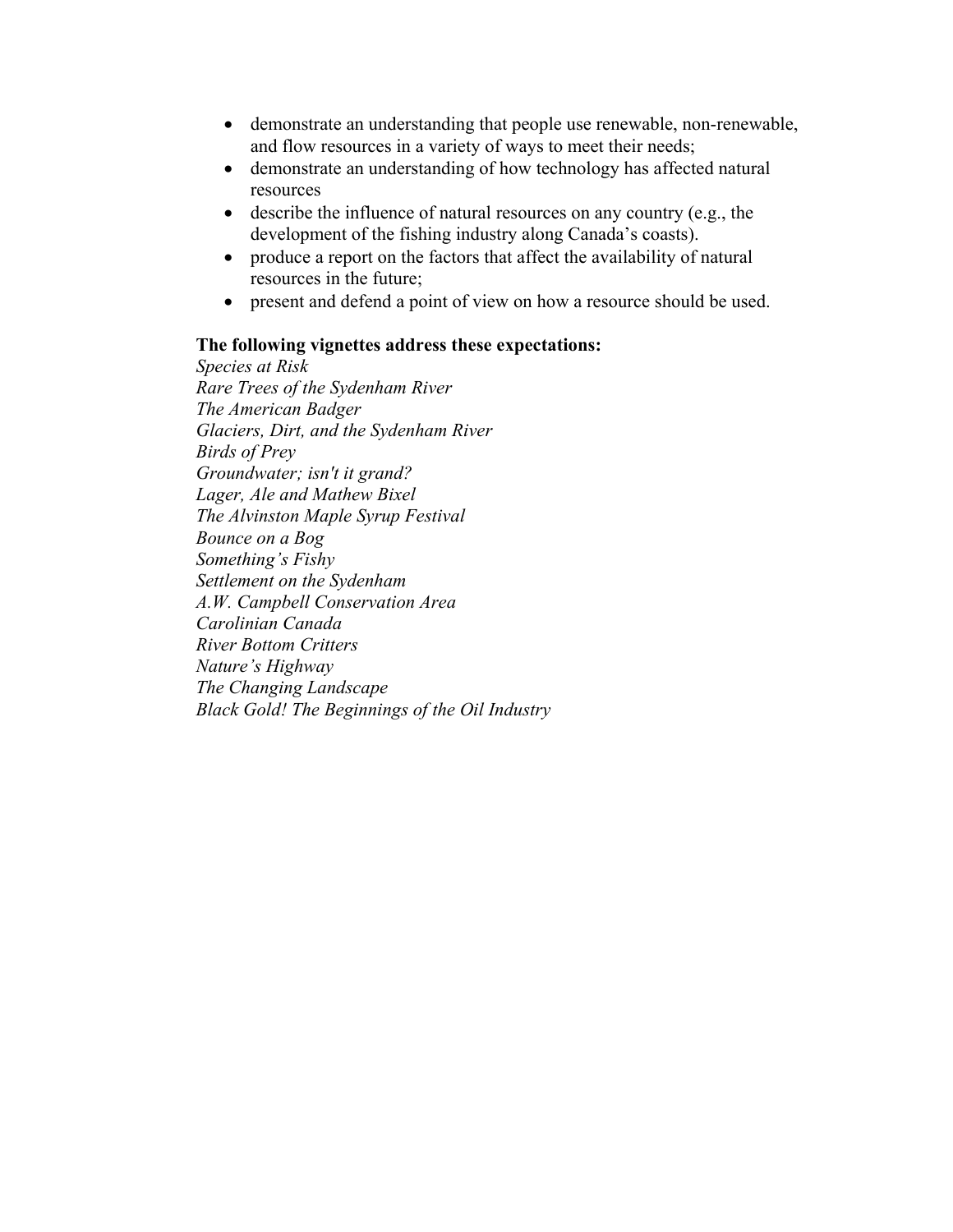# **GRADE 7 SCIENCE AND TECHNOLOGY**

# *Life Systems: Grade 7 – Interactions Within Ecosystems*

APPLICABLE EXPECTATIONS:

# **By the end of Grade 7, students will:**

- identify living (biotic) and non-living (abiotic) elements in an ecosystem;
- identify populations of organisms within an ecosystem and the factors that contribute to their survival in that ecosystem;
- explain the importance of micro-organisms in recycling organic matter (e.g., as decomposers);
- investigate ways in which natural communities within ecosystems can change, and explain how such changes can affect animal how such changes can affect animal and plant populations (e.g., changes affecting their life span, their gestation periods, or their ability to compete successfully);
- investigate the impact of the use of technology on the environment (e.g., the "greenhouse effect"; redirection of water flow for human needs; use of pesticides);
- investigate the bio-economical costs and benefits of the recycling and wastedisposal industries;
- explain the importance of plants as sources of energy (e.g. food, fossil fuels), as producers of carbohydrates and oxygen (e.g., phytoplankton), and as habitats for wildlife;
- describe the conditions in an ecosystem that are essential to the growth and reproduction of plants and micro-organisms, and show the connection between these conditions and various aspects of the food supply for humans;
- identify the importance of plants in the Canadian economy (e.g., in farming, forestry, drug manufacturing, the nursery industry) and describe the impact of the industrial use of plants on the environment;
- explain the long-term effects of the loss of natural habitats and the extinction of species (e.g., loss of diversity of genetic material, both plant and animal);
- identify and explain economic, environmental and social factors that should be considered in the management and preservation of habitats (e.g., the need for recycling; the need for people to have employment)

# **The following vignettes address these expectations:**

*Species at Risk Rare Trees of the Sydenham River The Drooping Trillium The Sydenham Has a Lot of "Mussel!" River Bottom Critters The Great Enniskillen Swamp*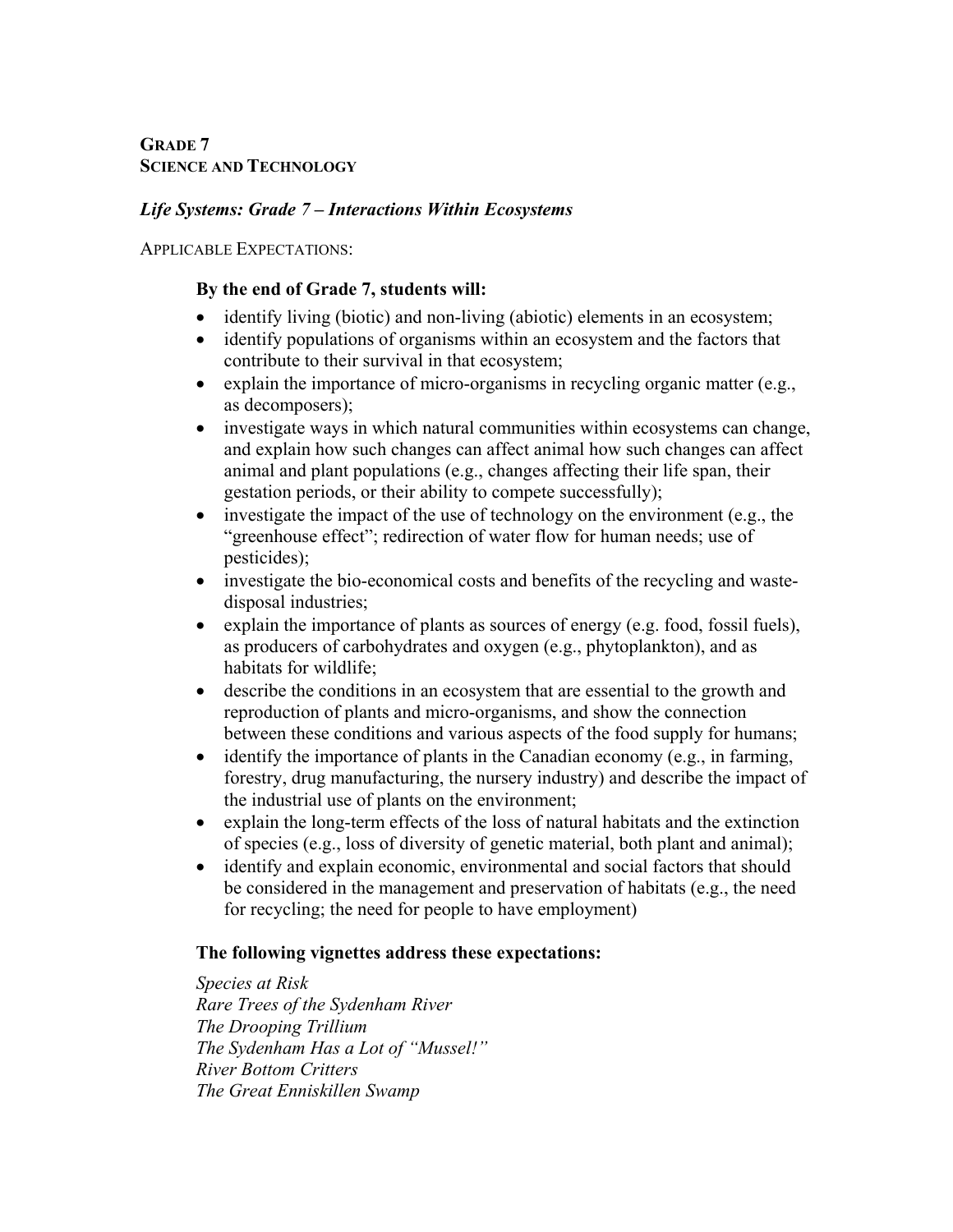*Amazing Maize The American Badger Vanishing Tall Grass Prairies The Eastern Spiny Softshell Turtle Bounce on a Bog Carolinian Canada Nature's Highway The Changing Landscape* 

# *Earth and Space Systems: Grade 7 - The Earth's Crust*

### APPLICABLE EXPECTATIONS

## **By the End of Grade 7, students will:**

- describe the composition of the earth's crust;
- classify rocks and minerals, using their observations, according to their characteristics and method of formation;
- analyze, through observation, evidence of geological change (e.g., fossils, strata)
- investigate some of the ways in which humans have altered the landscape to meet their needs (e.g., farming, urban development, roads) and assess the environmental and economic consequences;
- identify earth resources used by humans to manufacture products and discuss what happens to the products when they are no longer useful
- explain how the characteristics of soil determine its use
- recognize and explain the importance of knowledge of the different types and characteristics of soil in determining its suitability for specific uses
- assess the importance of soil conservation
- describe how humans are affected by natural events and how technology has helped humans adapt to the events
- identify past and present day applications of technologies that have contributed to the study of geology

## *The following vignettes address these expectations:*

*Amazing Maize Tobacco Farming The McKeough Floodplain Glaciers, Dirt and the Sydenham River Groundwater; isn't it grand? Ontario's Glass Company Bounce on a Bog The Changing Landscape The Great Enniskillen Swamp Black Gold! The Beginnings of the Oil Industry Rocky Teapots*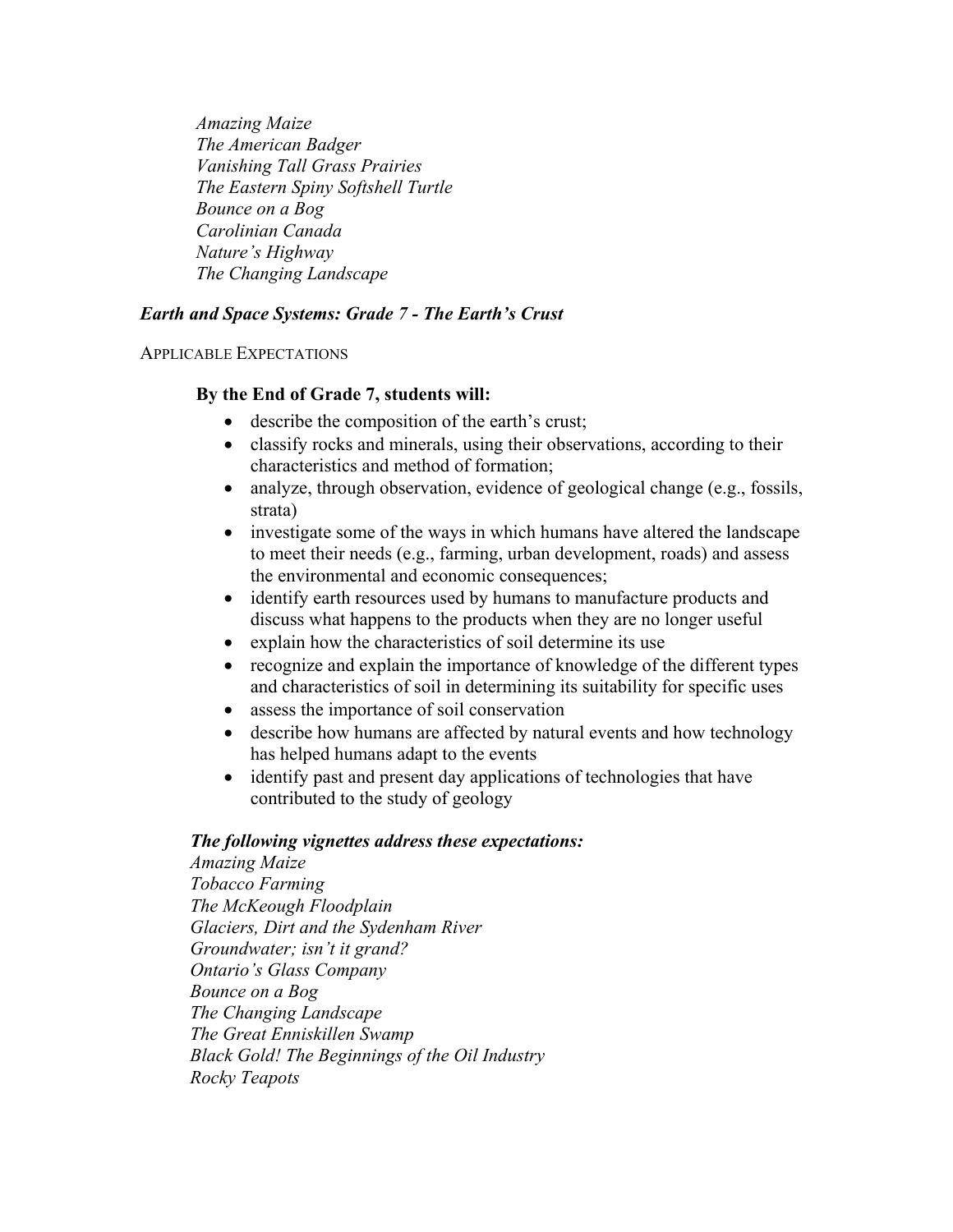# **GRADE 8 HISTORY**

## *Canada: A Changing Society*

### APPLICABLE EXPECTATIONS

## **By the end of Grade 8, students will:**

- demonstrate an understanding of factors contributing to change in a society
- demonstrate an understanding of how the industrial revolution changed Canadian society;
- identify and describe the achievements of Canadians who have contributed significantly to the development of Canada and the world;
- identify features of Canada's immigration policy in the nineteenth century
- demonstrate an understanding of Canada's participation in World War I
- demonstrate an understanding of the impact of the war on veterans, their families, Canada as whole, specific groups within the country, and the world.
- describe and evaluate the effects of technology on Canadian society;
- interview new Canadians to determine their attitudes towards their new home and towards Canada's immigration policies.

## **The following vignettes address these expectations:**

*Woo! Woo! All Aboard! Amazing Maize Tobacco Farming Capt. Steinhoff and Shipbuilding in Wallaceburg Onthaal aan Canada! Lager, Ale and Mathew Bixel The Alvinston Maple Syrup Festival Big Wheels, Keep on Turning Boa Vinda a Canada Ontario's Glass Company Currie and the Battle of Vimy Ridge The Changing Landscapes Newspapers, Political Opinions and Entertainment Black Gold! The Beginnings of the Oil Industry Neither Rain Nor Sleet or Snow*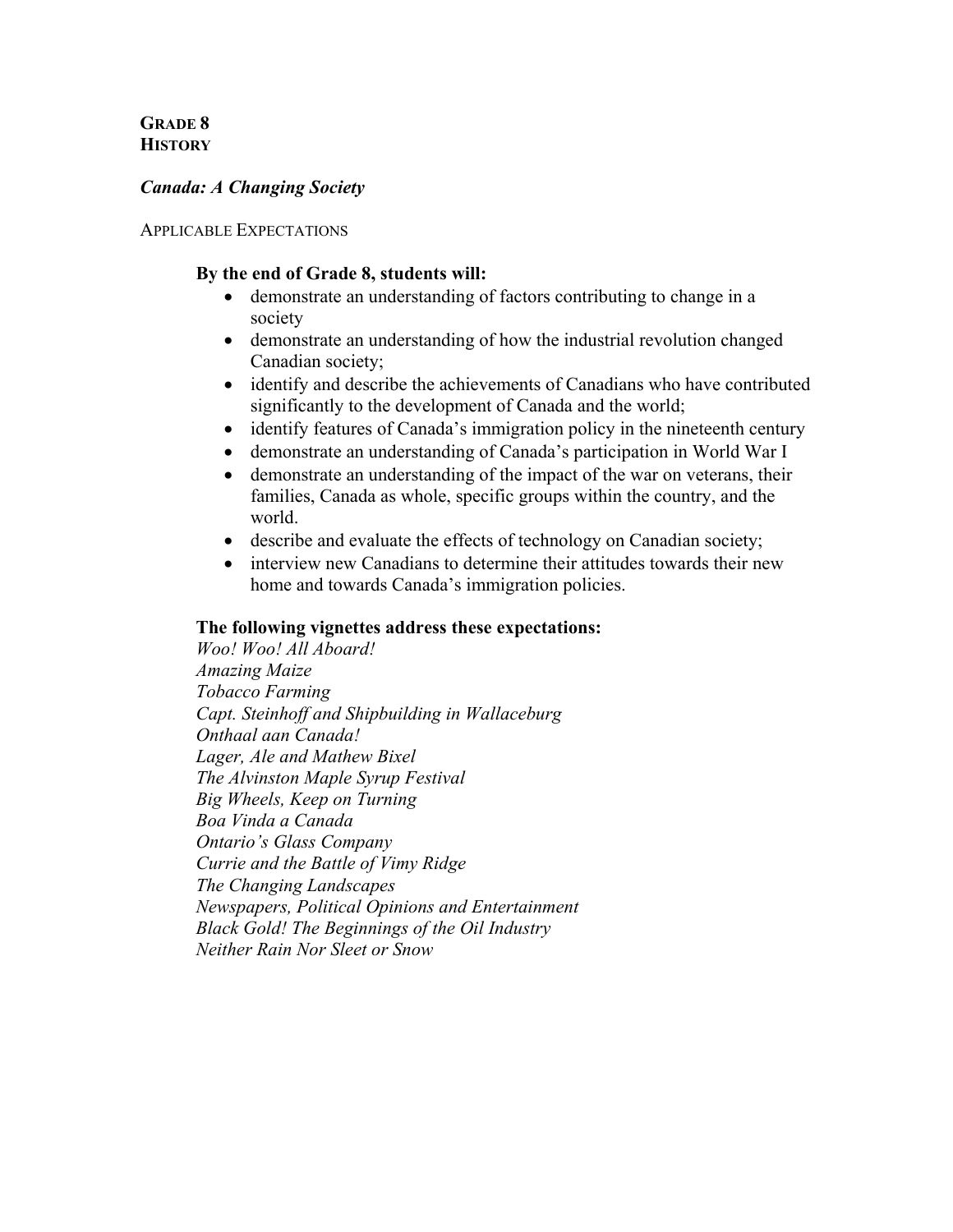**GRADE 8 GEOGRAPHY**

## *Patterns in Human Geography*

#### APPLICABLE EXPECTATIONS

## **By the end of Grade 8, students will:**

- demonstrate an understanding of the factors affecting population distribution (e.g. history, natural environment, technological development);
- identify and describe the characteristics common to places of high population density and the characteristics common to places of low population density;
- demonstrate an understanding of how site and situation influence settlement;
- identify and describe the types of land use (e.g., residential, recreational, institutional, commercial, industrial, agricultural; for transportation, communication, utilities; open spaces);
- demonstrate an understanding of the terms describing population characteristics (e.g. birth and death rates, literacy rate);
- demonstrate an understanding of the correlation between population characteristics;
- demonstrate an understanding of the factors affecting urbanization, industrialization, transportation, and improvements in agriculture.

## **The following vignettes address these expectations:**

*Woo! Woo! All Aboard Capt. Steinhoff and Shipbuilding in Wallaceburg Boa Vinda a Canada The Underground Railroad and the Sydenham River Ontario's Glass Company The Oldest Church in Middlesex County Settlement on the Sydenham The Changing Landscape The Great Enniskillen Swamp Black Gold! The Beginnings of the Oil Industry Neither Rain Nor Sleet or Snow Americans Invade*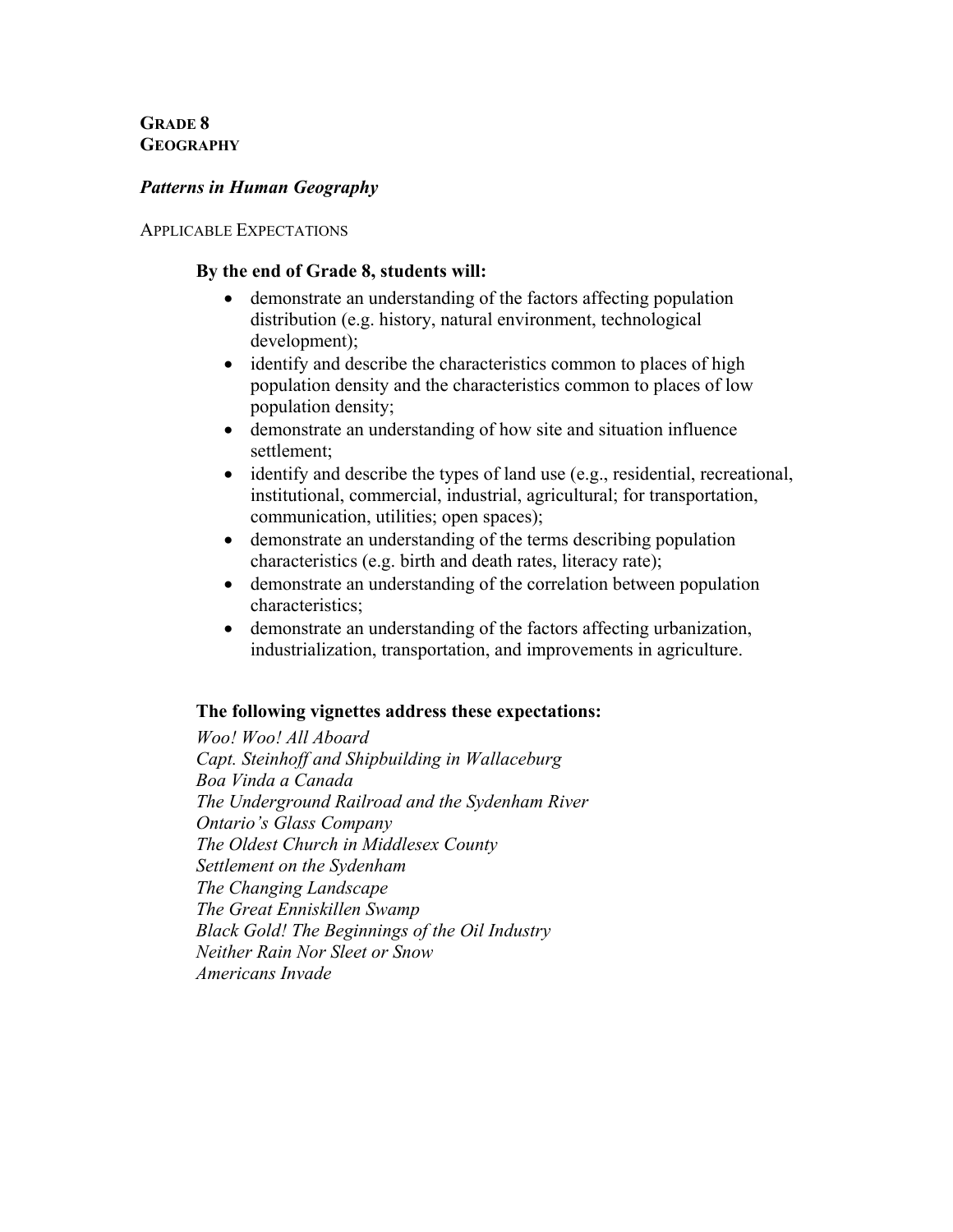## *Economic Systems*

APPLICABLE EXPECTATIONS:

## **By the end of Grade 8, students will:**

- demonstrate an awareness of the fundamental elements of an economic system; what goods are produced; how they are produced; for whom they are produced; and how they are distributed;
- demonstrate an awareness of the characteristics of basic economic systems (e.g., subsistence, traditional, command, market), as well as recognition that most countries like Canada have a mixed economy that includes features from more than one system;
- demonstrate an understanding of how economic resources (e.g., land, labour, capital, entrepreneurial ability) influence the economic success of a region;
- identify and give examples of the three major types of industries (i.e., primary/resource, secondary/manufacturing, tertiary/service), and describe how the distribution of these industries has changed;
- demonstrate an understanding of the manufacturing system (e.g., input, process, output, feedback), and describe how mechanization and technology have changed the Canadian economy.
- describe the impact of a new industry on the economy of a region

## **The following vignettes address these expectations***:*

*Woo! Woo! All Aboard! Amazing Maize Tobacco Farming Glaciers, Dirt, and the Sydenham River Big Wheels, Keep on Turning Boa Vinda a Canada Lager, Ale and Mathew Bixel Strathroy Furniture Ontario's Glass Company The McKeough Floodplain The Changing Landscape Black Gold! The Beginnings of the Oil Industry Neither Rain Nor Sleet or Snow*

## *Migration*

APPLICABLE EXPECTATIONS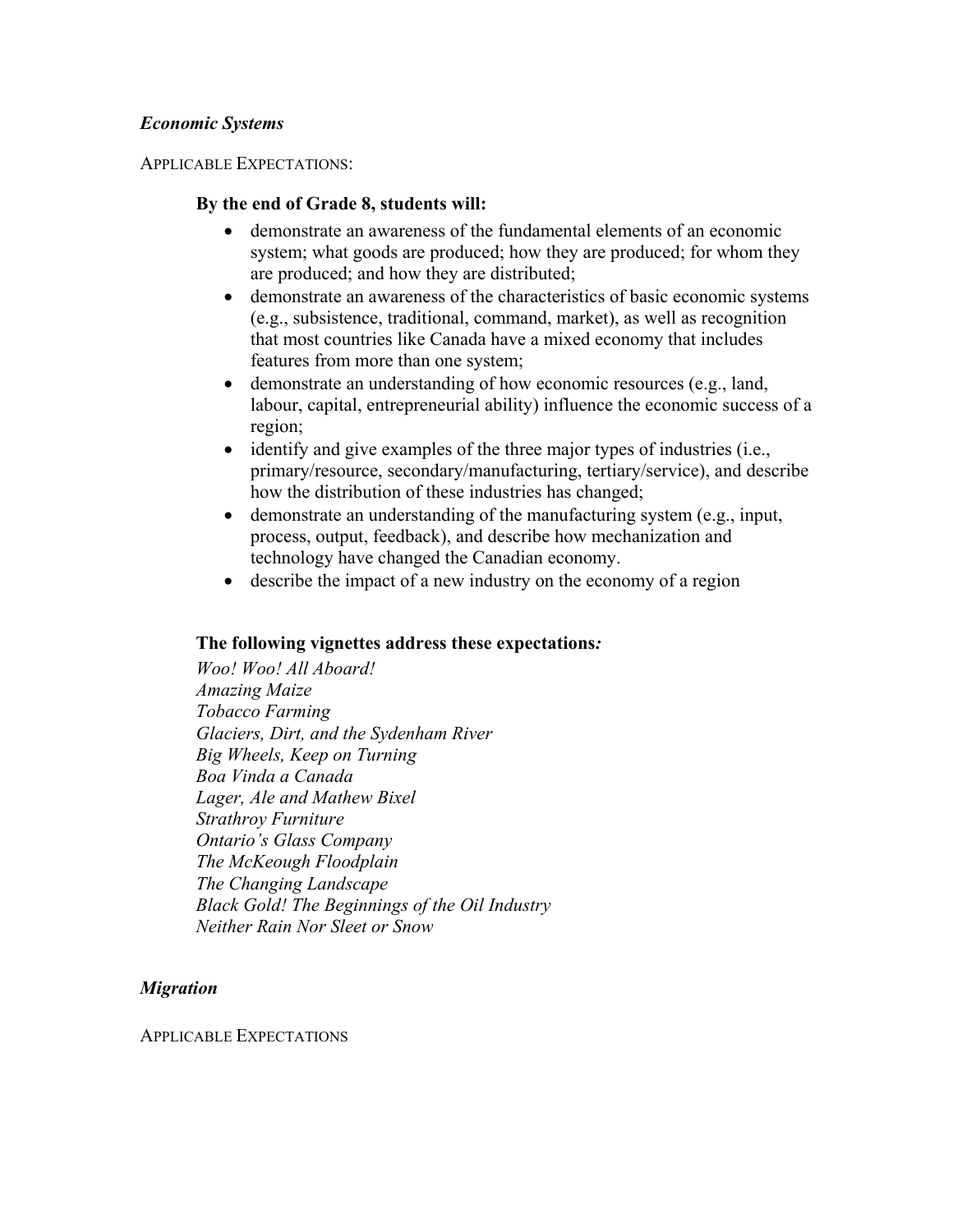# **By the end of Grade 8, students will:**

- demonstrate an understanding that migration results from decisions people make about conditions and events around them;
- identify factors that influence people to move away from a place (e.g., drought, war);
- identify factors that influence people to move to another place (e.g., plenty of employment opportunities, security);
- identify barriers to migration (e.g., physical, financial, legal, emotional);
- identify the components of culture that can be affected by Migration (e.g., language, social organization, educational systems, beliefs and customs);
- identify global distribution patterns of various cultures;
- demonstrate an understanding of the effects that migration has had on the development of Canada (e.g., immigration from Asia)
- describe how technology has improved mobility

# **The following vignettes address these expectations:**

*Onthaal aan Canada! Boa Vinda a Canada Slavery and the Sydenham River Neither Rain No Sleet or Snow*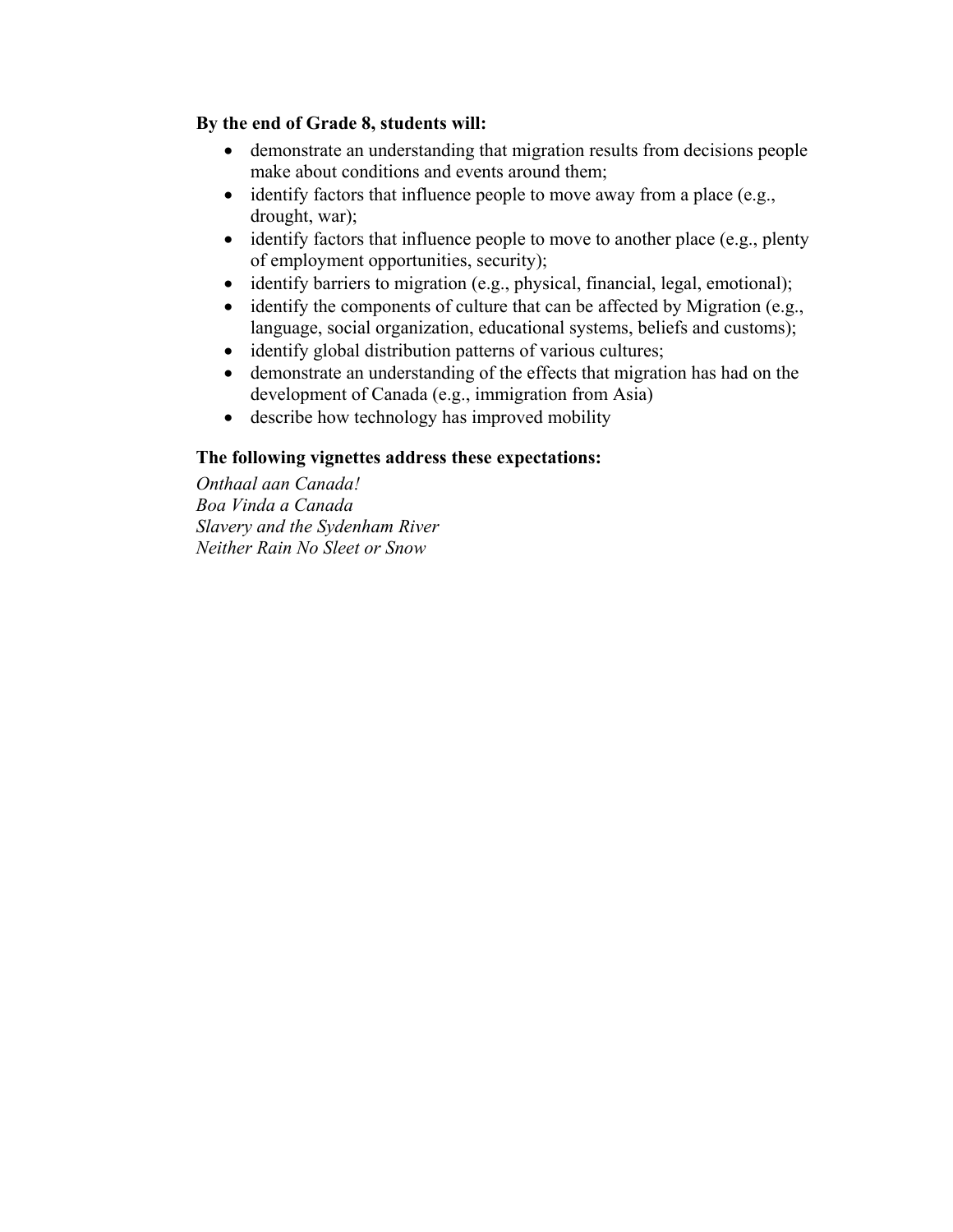**GRADE 8 SCIENCE AND TECHNOLOGY**

## *Earth and Space Systems: Grade 8 – Water Systems*

APPLICABLE EXPECTATIONS:

## **By the end of Grade 8, students will:**

- *investigate the major features of the earth's water resources (e.g., oceans, rivers, lakes, glaciers, ice-caps, snowfall, clouds) and the effects of large bodies of water on global climate and ecosystems;*
- *identify the various states of water on the earth's surface and the conditions under which they exist (e.g., glaciers, snow on mountains, and polar ice-caps are solid states of water; oceans, lakes, rivers and groundwater are liquid states of water; the atmosphere contains water in its gaseous state);*
- *describe the distribution and circulation of water on the earth (e.g., oceans, glaciers, rivers, groundwater, the atmosphere);*
- *compare the formation of geological features on the ocean floor (e.g., sea mounts, continental shelves, trenches) and the formation of lakes and rivers;*
- *investigate how large bodies of water affect the weather and climate of an area (e.g., lakes affect snow precipitation);*
- *describe factors that affect glaciers and polar ice-caps, and describe the effects of glaciers and polar ice-caps on the environment (e.g., annual precipitation, temperature)*
- *evaluate human use of water and the economic and environmental effects of that use (e.g. filtration plants, tourism, industrial applications, control of water flow);*
- *evaluate the positive and negative effects on the earth's water supply of the development of natural resources (e.g., use of oil rigs, pulp and paper mills);*
- *identify ways in which humans have tried to contain damage caused by water (e.g., flood control, dune vegetation, coastline reconfiguration);*
- *explain how changes in the water table (e.g. changes in the water level in wells) relate to the water cycle;*
- *discuss the technologies used to extract and secure oil and natural gas from the ocean floor and the possible economic and environmental costs and benefits.*

# **The following vignettes address these expectations:**

- Glaciers, Dirt, and the Sydenham River
- Groundwater; isn't it grand?
- Bounce on a Bog
- Carolinian Canada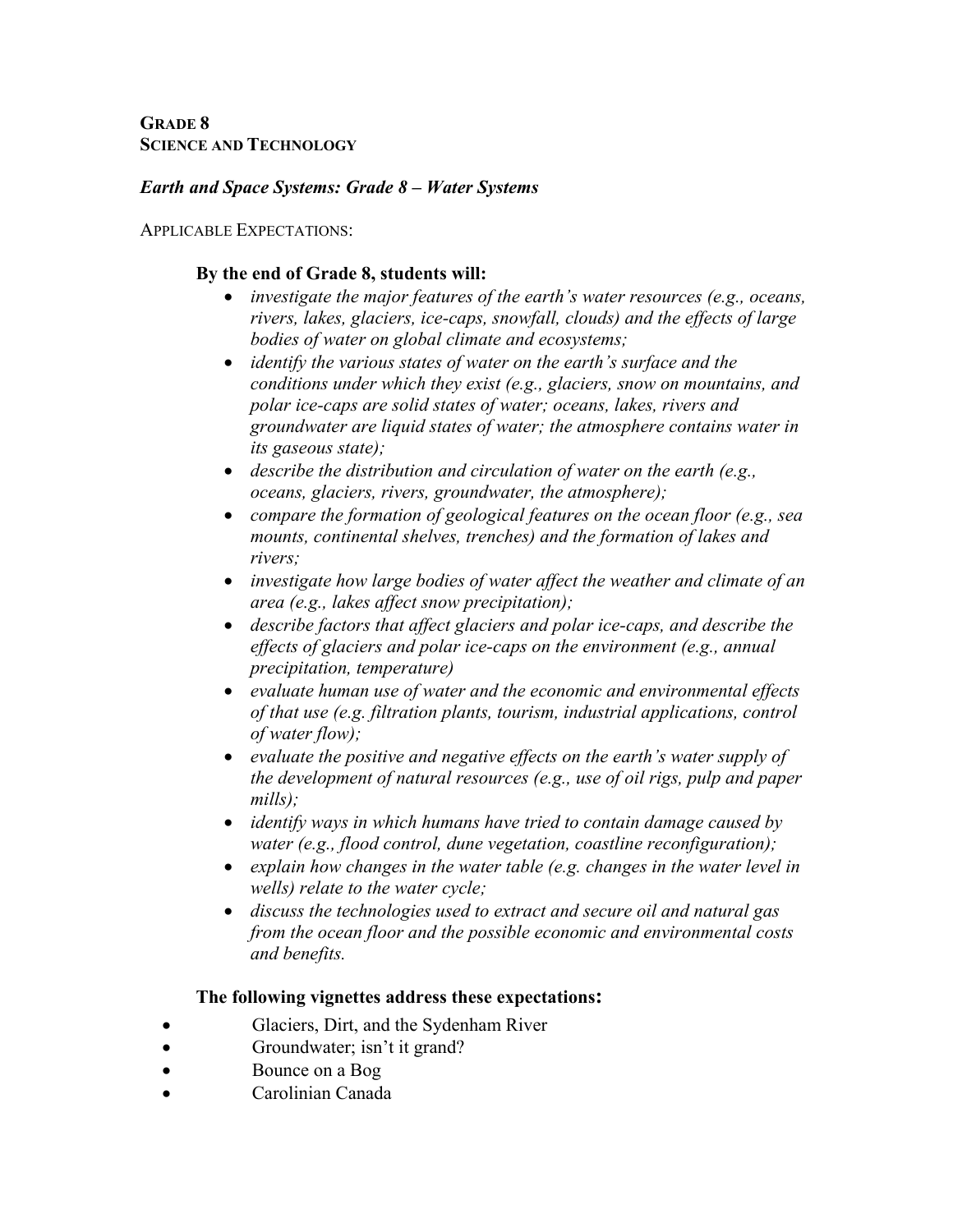• The McKeough Floodplain

• Amazing Maize  *Capt. Steinhoff and Shipbuilding in Wallaceburg Lager, Ale and Mathew Bixel Big Wheels, Keep on Turning Ontario's Glass Company When Waters Run High… The Changing Landscape The Great Enniskillen Swamp Black Gold! The Beginnings of the Oil Industry*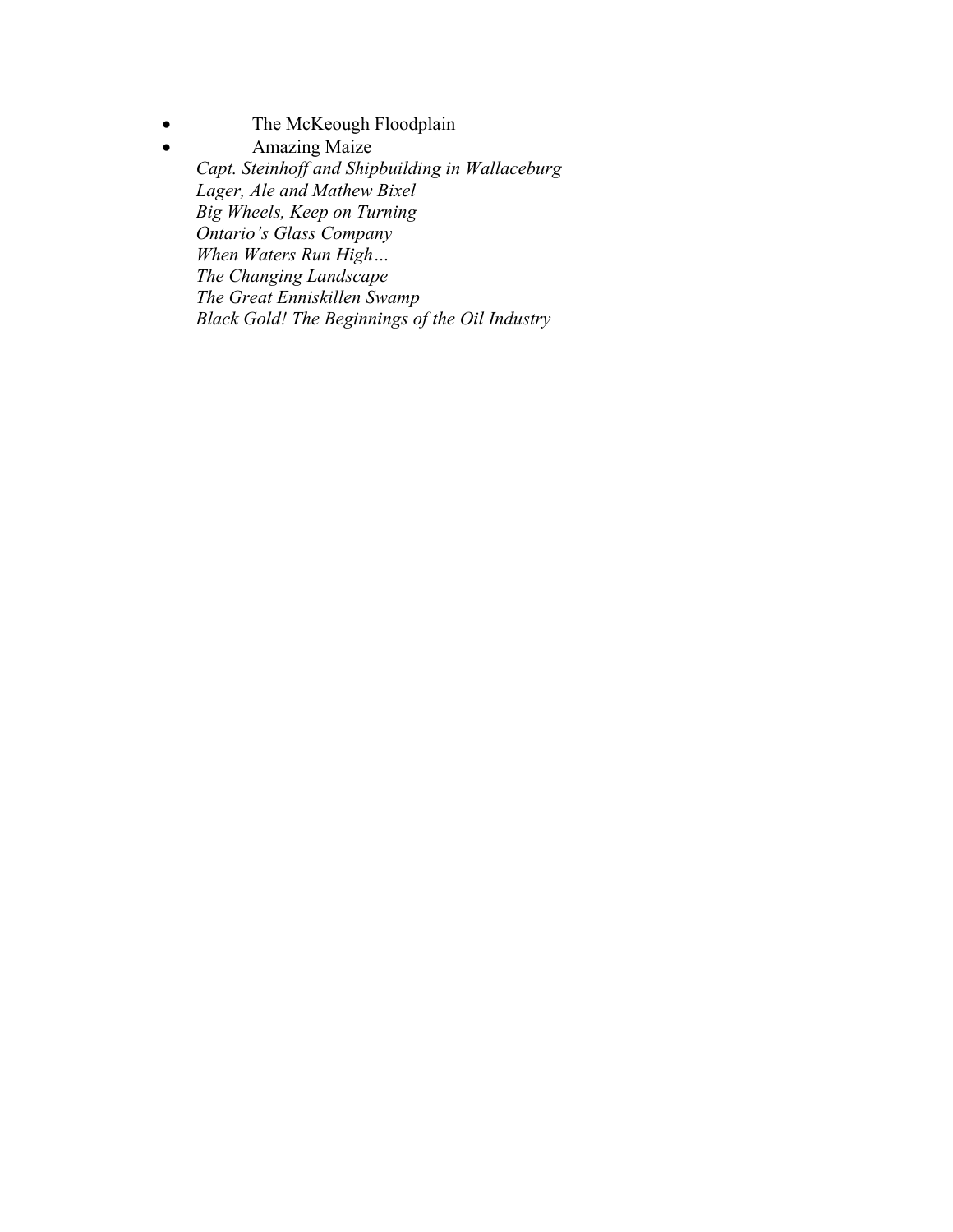#### **BIBLIOGRAPHY**

*Eastern Hognose Snake Facts.* Species at Risk - Thames River Recovery. Upper Thames River Conservation Authority. 2002.

*The Freshwater Molluscs of Canada.* Arthur H. Clarke National Museums of Natural Sciences/National Museums of Canada. National Museum of Canada, 1981.

*From Barefeet to Busses, A History of Education in East Williams Township, Ailsa Craig and Areas.* 1978.

*Groundwater – Nature's Hidden Treasure*. Fresh water Series A-5. Environment Canada, 1999.

Adams, Mary. *Strathroy: a social history.* Strathroy, 1979.

Adelaide Township Heritage Group. *Adelaide Township… A History.* Strathroy: Adelaide Township Heritage Group, 2001.

Armstrong, F.H., H.A. Stevenson and J.D. Wilson, eds. *Aspects of Nineteenth-Century Ontario.* Toronto: Univ. Toronto Press, 1974

Bowering, Ian. *The Art and Mystery of Brewing in Ontario.* Burnstown: the General Store Publishing House, 1988.

Broadfoot, Barry. *The Immigrant Years.* Toronto: Douglas & McIntyre Ltd, 1986.

Burr, Brooks M. & Lawrence Page. *Field Guide to Freshwater Fishes*. New York: Houghton Mifflin, 1991.

Cadman, M.D., P.F. Eagles & F.M. Helleiner. *Atlas of the Breeding Birds of Ontario.* Waterloo: Federation of Ontario Naturalists & University of Waterloo Press, 1987.

Campbell, Ken. *They Came Before Us: The People of Strathroy and their Lives, 1832-1900.* Strathroy: Kenneth R. Campbell, 1990.

Case, Frederick W. Jr. *The Beloved Trillium*. Michigan Natural Resources Magazine, May-June 1990, Michigan Department of Natural Resources.

Cox, Clifford R., ed. *Strathroy, the Garden of Canada.* Strathroy: 1934.

Dekker, Evelyn T. *A small town playhouse : the drama of Strathroy.* Strathroy: Dekker, 1984.

DesRivieres, Dennis. *The Great Enniskillen Swamp: Speculation, Drainage and Settlement*. Western Ontario Historical Notes, Volume XXVI. 1972.

Dobbyn, Jon. *Atlas of Mammals of Ontario*. Federation of Ontario Naturalists, 1994.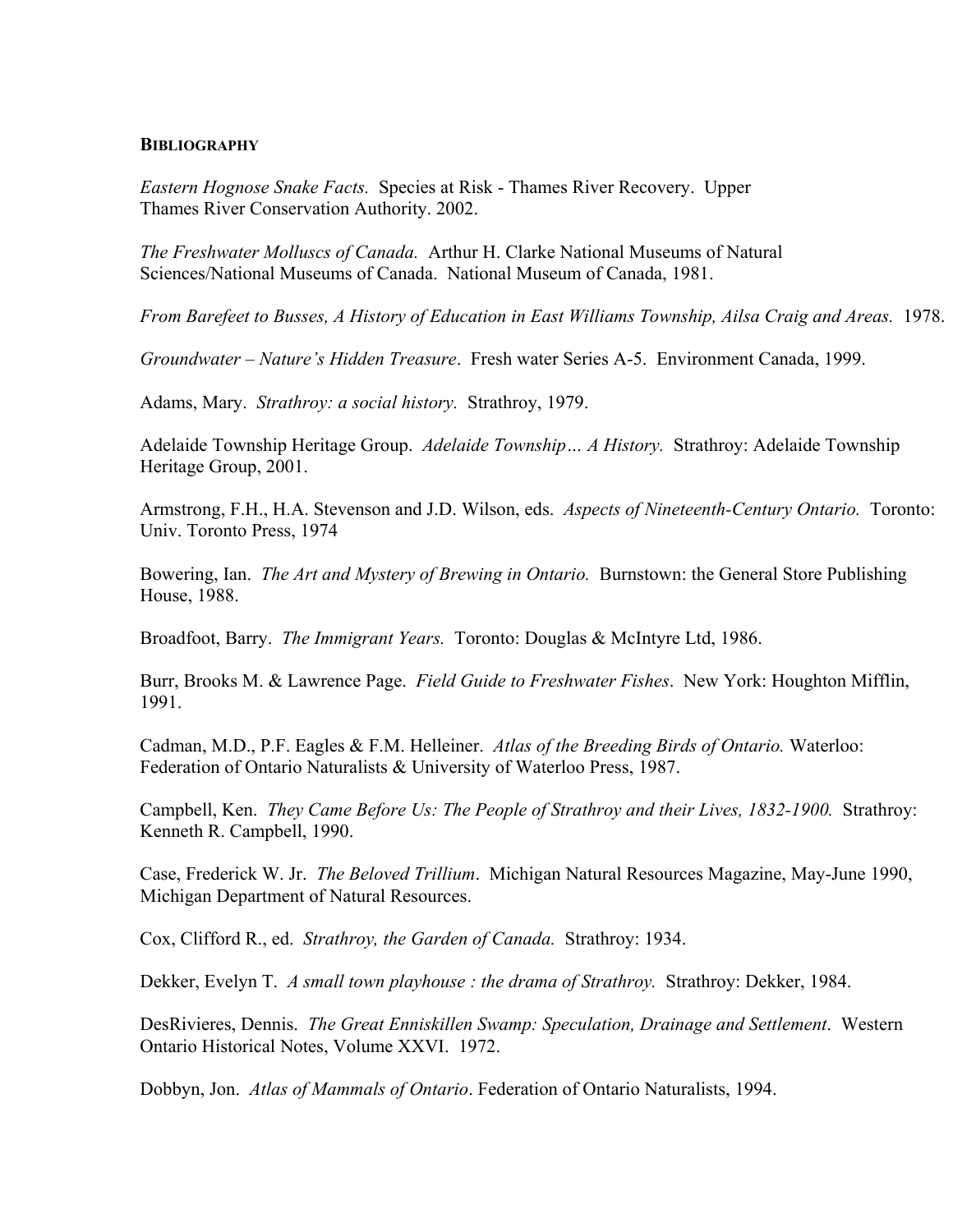Finnigan, Joan. *Canadian Colonial Cooking.* Toronto: NC Press, 1976.

International Water Consultants, Ltd. *Strathroy – Caradoc Groundwater Management Study*. June 2001.

Johnson, Bob. *Familiar Amphibians & Reptiles of Ontario*. Toronto: Natural Heritage/Natural History, 1989.

Kew, Muriel. *A Walk Down Frank Street.* Strathroy: Strathroy Middlesex Museum, 1998.

Lauriston, Victor. *Lambton's Hundred Years, 1849 - 1949.* Sarnia: Haines Frontier, 1949.

\_\_\_\_\_. *Romantic Kent.* Chatham: County of Kent and City of Chatham, 1952.

Lawrence, Lynne Howard. *Fleece to Blankets, The Woolen Industry in Strathroy.* Strathroy: Strathroy Middlesex Museum, 1992

Mackie, Gerald L. *Applied Aquatic Ecosystem Concepts*. Guelph: Guelph Univ. Press, 2000.

Marques, Domingos and Joao Medeiros. *Portuguese Immigrants, 25 Years in Canada.* Toronto: West End YMCA, 1980.

Marques, A.H. de Oliveira. *History of Portugal.* New York: Columbia Univ. Press, 1976.

McColl, Hugh. *Some Sketches of the Early Highland Pioneers of the County of Middlesex.* Ottawa: Canadian Heritage Publications, 1979.

McLean, Maxwell. *The Coldstream Story.* 

McLeod, David. *Status Report on the Drooping Trillium (Trillium flexipes) in Canada*. Ottawa: COSEWIC.

Middlesex County Board of Education. *From Stone to Steel.* Hyde Park: Middlesex County Board of Education, 1979.

Middlesex County Board of Education. *Stoneboats and Lone Stars, Folklore of Middlesex County.* Hyde Park: Middlesex County Board of Education, 1977.

Miller, Orlo. *A Century of Western Ontario.* Toronto: Ryerson Press, 1949.

Morgan, John P., Douglas R. Collicut and Jacqueline D. Thompson. *Restoring Canada's Native Prairies – A practical manual*. Manitoba: Prairie Habitats, 1995.

Paddon, Wayne. *The Story of the Talbot Settlement, 1803-1840.* St. Thomas: Wayne Paddon, 1975.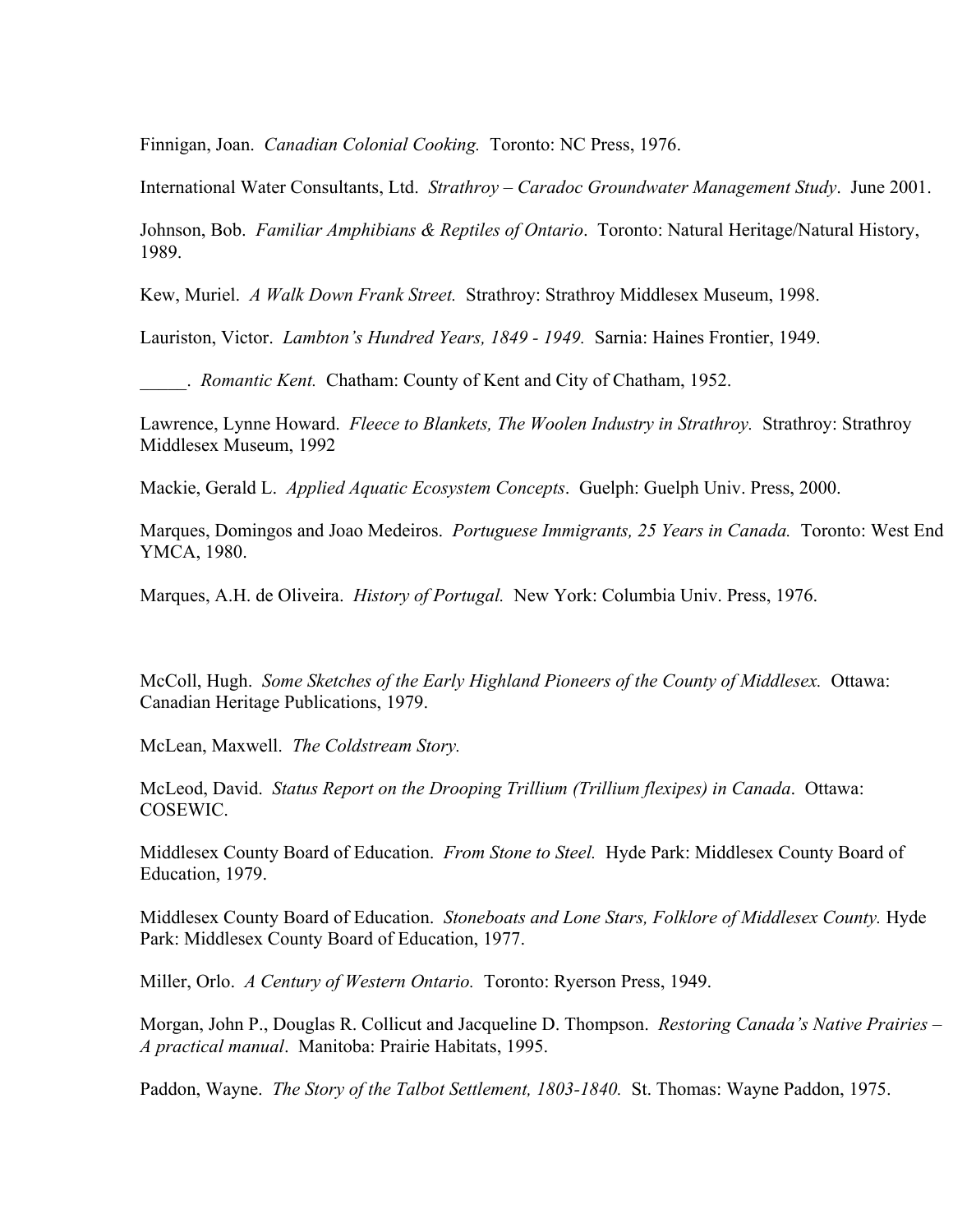Phelps, Edward. Belden's Illustrated Historical Atlas of the County. Toronto: Hunter Rose Co., 1973.

Pringle, Jim. *Ontario's fifth native Trillium*. Pappus Vol. 17, No.1. Spring, 1998. Hamilton: Royal Botanical Gardens.

Raymond, Lyle S. Jr. *What is Groundwater*. New York State Water Resources Institute and Center for Environmentally Friendly Research, Cornell University. Bulletin No. 1.

Ross, Mary E. *Shetland, Church and Community, 150 Years.* Shetland: Shetland Book Community, 1985

Stevens, Gerald. *Early Canadian Glass*. Toronto: McGraw-Hill Ryerson, 1960.

Stott, Glenn. *Greater Evils: The War of 1812 in Southwestern Ontario.* Arkona: G. Stott Publishing, 2001.

Stott, Glenn. *Witness to History, Tales of Southwestern Ontario.* Arkona: Glenn Stott, 1985 971.3 Sto

*Sydenham Valley Conservation Report*. Department of Energy and Resource Management, Toronto, 1965.

Thomas, Clara. *Strathroy Lives.* Strathroy: Middlesex County Library, 2001.

Unitt, Doris and Peter. *American and Canadian Goblet.* Peterborough: Clock House, 1970.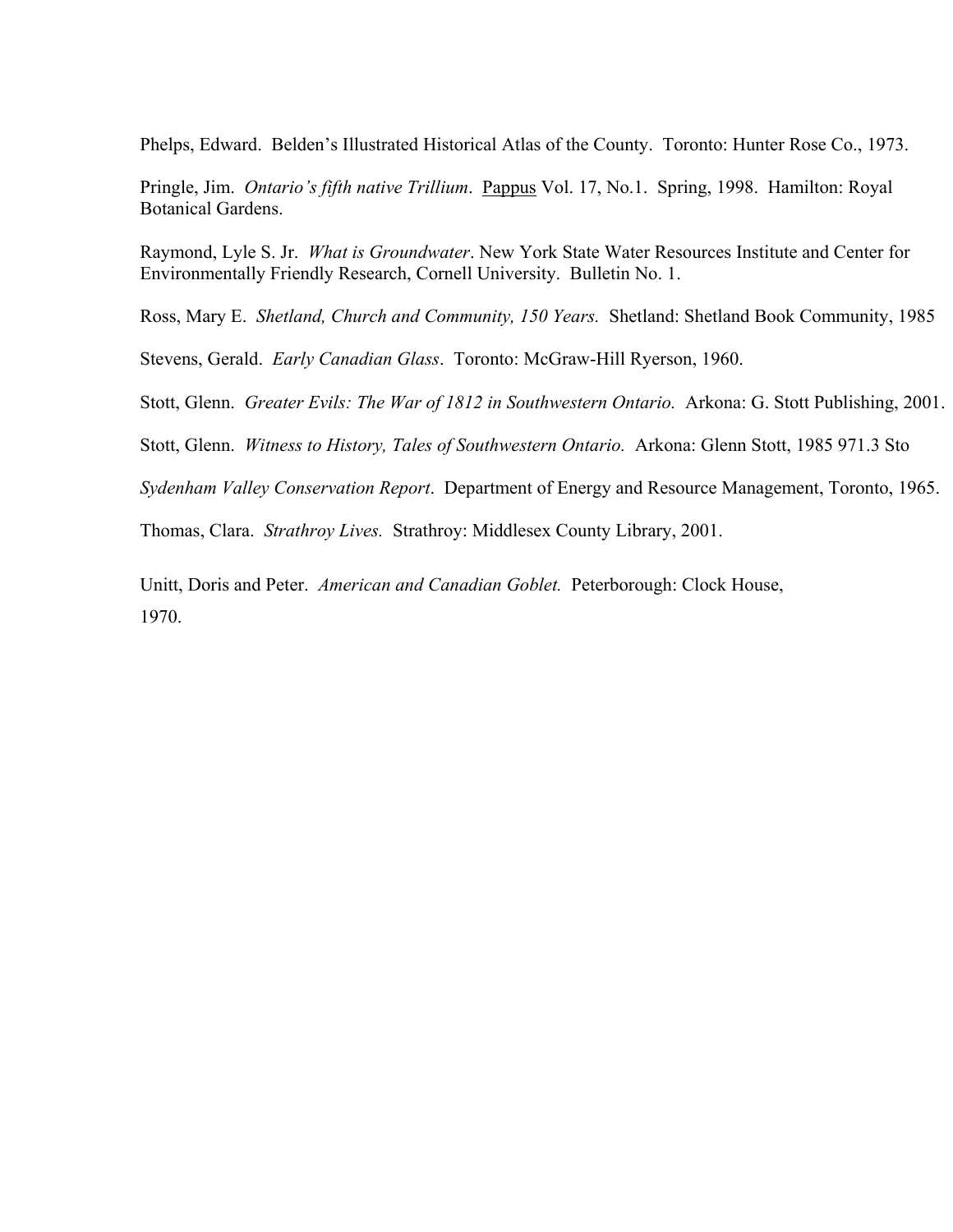# **LINKS**

*The following sites were referenced in the writing of this site.* 

## **Biology**

http://sydenhamriver.on.ca - Aquatic Species at Risk in the Sydenham River Watershed

http://www.carolinian.org - Carolinian Canada

http://www.scrca.on.ca - St. Clair Region Conservation Authority

http://animaldiversity.ummz.umich.edu - University of Michigan Museum of Zoology Animal Diversity Web

http://biology.wsc.ma.edu - Westfield State College Biology Department

http://www.dnr.state.wi.us - Wisconsin State Department of Natural Resources

## **Agriculture**

http://www.clover.okstate.edu - Agricultural Communications Services Unit, Oklahoma State University *Numerous lesson plans dealing with agriculture, posted by Oklahoma 4-H*

http://www.agr.gc.ca - Agriculture and Agri-Food Canada / Agriculture et Agroalimentaire Canada

http://www.history.rochester.edu/appleton/index.html - Appleton's Cyclopedia of Applied Mechanics *Guide to early machinery* 

http://www.forestry.iastate.edu - Iowa State University College of Agriculture, Department of Forestry *Excellent Guide to Maple Syrup production methods* 

http://www.lsc.org - Liberty Science Center *Online exhibit; The Science Behind Tobacco* 

http://www.mi-maplesyrup.com - Michigan Maple Syrup Association

http://www.lib.ncsu.edu - North Carolina State University Libraries *Bright Leaves exhibit deals with tobacco materials*

http://www.ofa.on.ca - Ontario Federation of Agriculture